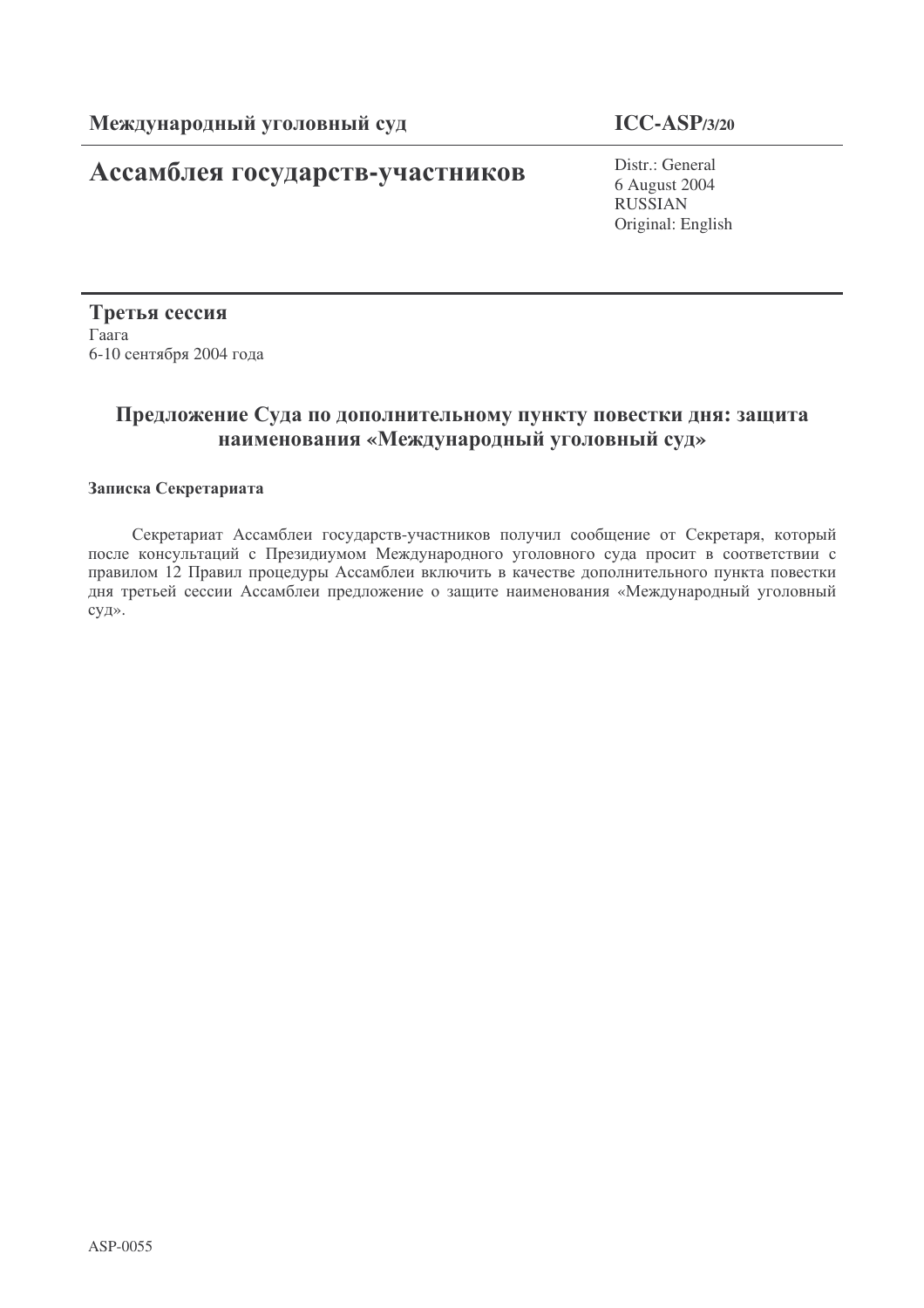#### Зашита официального наименования «Международный уголовный суд» и соответствующего сокращения

Наименование «Международный уголовный суд» было официально закреплено в Римском  $\mathbf{1}$ статуте Международного уголовного суда, хотя эмблема и печать Суда пока еще не приняты. Несмотря на принятие наименования Суда, никакого официального механизма, защищающего это наименование и соответствующее сокращение – МУС (ICC-CPI<sup>1</sup>), пока еще не существует.

 $2.$ Суд уже отметил растушие масштабы несанкционированного использования наименования «Международный уголовный суд» или МУС (ICC-CPI) частными лицами или обществами, находящимися на территории государств-участников. Таким образом, весьма желательно, чтобы государства-участники приняли меры по защите наименования Суда от злоупотреблений.

 $\mathcal{L}$ Ввиду важности зашиты от злоупотреблений официального наименования Суда и соответствующей аббревиатуры. предлагается. чтобы Ассамблея приняла резолюцию. рекомендующую всем государствам-участникам принять на национальном уровне законодательные меры с целью предупреждения использования частными лицами или обществами кроме тех, которым Ассамблея или Сул предоставят соответствующее право, наименования «Международный уголовный суд» или аббревиатуры «МУС» (ICC-CPI), в частности в коммерческих целях, например в товарных знаках, на этикетках, в названиях доменов или любым другим аналогичным способом.

Предполагаемое расширение масштабов деятельности Суда может привести к более широкому  $\mathcal{A}$ несанкционированному использованию его наименования. В этой связи Ассамблее рекомендуется рассмотреть и принять прилагаемый проект резолюции.

5. Резолюция Ассамблеи государств-участников, направленная на защиту полного наименования Суда и соответствующей аббревиатуры, будет приниматься с учетом необходимости аналогичной защиты эмблемы, печати и/или флага после того, как они будут приняты.

6. Предложенная выше процедура аналогична процедуре, которую использует Организация Объединенных Наций для защиты своих наименования, эмблемы и флага. В качестве альтернативы можно было бы принять международный протокол, который должны подписать государстваучастники, однако такая процедура является значительно более сложной.

Если сокращение «МУС» уже широко используется другими организациями, то сокращение «ICC-CPI» в основном используется в рамках Международного уголовного суда.